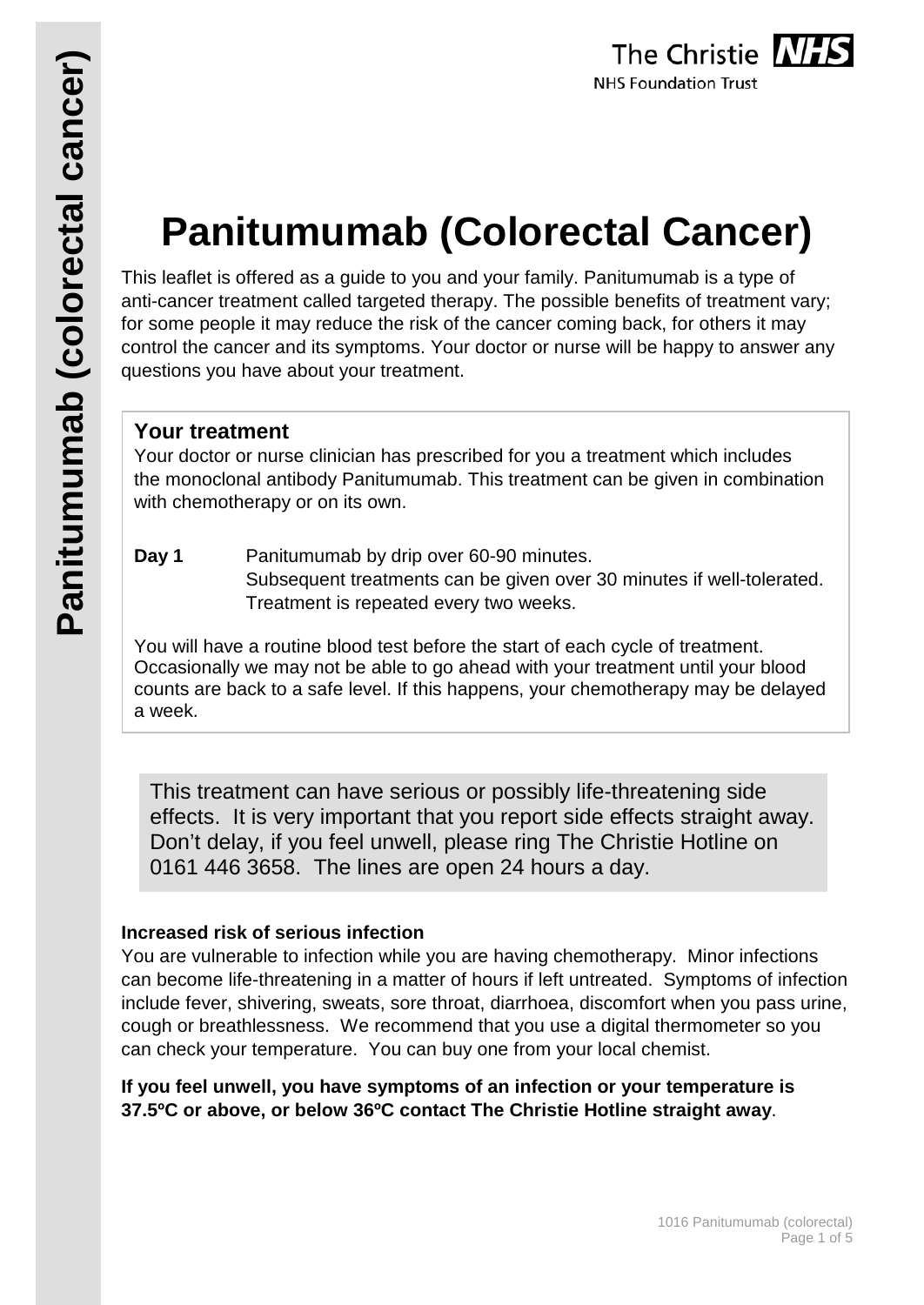# **Possible side effects**

This treatment can cause many different side effects. Some are more likely to occur than others. Everyone is different and not everyone gets all the side effects. Most side effects are usually temporary, but in some rare cases they can be life-threatening. It is important to tell your hospital doctor or nurse about any side effects so they can be monitored and, where possible, treated.

#### **Common side-effects (more than 1 in 10)**

#### • **Lethargy**

This treatment may make you feel tired and lacking in energy. It can be frustrating when you feel unable to cope with routine tasks. You may benefit from additional support during your treatment. Complementary therapies may be helpful. Speak to your nurse or doctor for further information. If necessary, take time off work. Gentle exercise, such as walking, can be beneficial.

#### • **Skin reaction**

The commonest reaction is an acne-like rash that can affect the face, back, chest and arms. The rash often starts within the first 3 weeks of treatment and in most patients has settled down by 12 weeks after the treatment has started. You will be prescribed steroid skin creams and tablet antibiotics which often help to reduce the severity of the rash. Using a sunscreen with high UV protection can also help. Sometimes the panitumumab may not be given for 1-2 weeks to allow the skin to improve.

Patients who continue on panitumumab for long periods of time sometimes complain of itching, dry skin and that their eyelashes grow longer.

#### • **Nail problems/ infections**

Pain and redness at the edges of finger or toenails can be a sign of infection and will require treatment with antibiotics.

#### • **Flu like symptoms**

Mild symptoms of fevers, chills, and nausea can occur at the time of the infusion and normally quickly resolve.

#### • **Diarrhoea**

Diarrhoea is a common side effect of your treatment. If you have watery diarrhoea you should immediately take the anti-diarrhoea treatment that the doctor has prescribed for you. This is the loperamide dispensed by The Christie pharmacy. Follow the doctor's instructions **EXACTLY**:

Take 2 loperamide capsules as soon as the first liquid stool occurs. Then take one capsule with each liquid loose stool. (The maximum dose of loperamide in a day is 8 capsules). If you have a stoma or notice capsules in your stoma output **you should ask for tablets rather than capsules.**

If you have an increase of more than 4 bowel movements each day (compared to pre-treatment) or any diarrhoea at night, please ring The Christie Hotline for advice.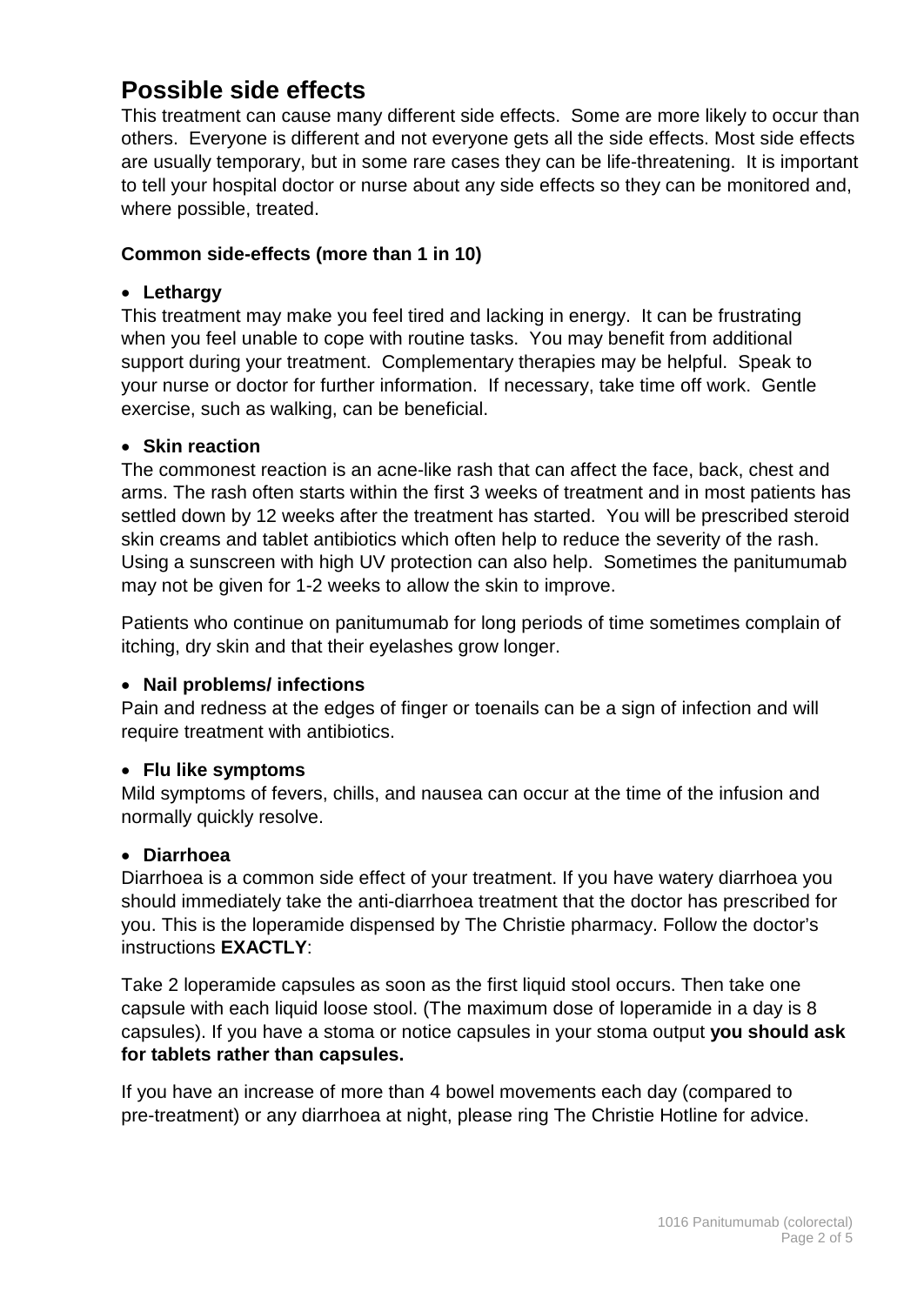#### • **Low magnesium**

Magnesium is a blood salt that can become low after several weeks of treatment with panitumumab. The commonest symptoms this can cause are weakness and muscle cramps and rarely can cause confusion or heart problems. The magnesium levels in your blood will be closely monitored and supplements can be given if the level falls below normal.

High magnesium foods include dark leafy greens, nuts, seeds fish, beans, whole grains, avocados, yogurt, bananas, dried fruit and dark chocolate.

#### • **Mild nausea and vomiting (sickness)**

You may have mild nausea and vomiting. You may be given anti-sickness tablets to take at home. If you continue to feel or be sick, contact your GP or this hospital, because your anti-sickness medication may need to be changed or increased.

#### • **Loss of appetite**

If you experience a loss of appetite, please be sure to tell your doctor or nurse at your next hospital visit. The Christie booklet 'Eating: help yourself' contains useful information about diet while you are having treatment.

#### • **Conjunctivitis**

Your eyes may become sore or infected. If this happens, speak to your doctor.

#### **Uncommon side-effects (less than 1 in 10)**

#### • **Allergic reaction**

Occasionally allergic reactions can occur whilst you are receiving the panitumumab drip in hospital. This can result in symptoms of a rash, dizziness, wheeze, shortness of breath, and loss of consciousness. Before receiving panitumumab all patients are given treatment to reduce the risk of a reaction occurring. If you develop an allergic reaction the drip will be stopped and further treatment will be given to help the reaction settle.

#### • **Lung toxicity**

Interstitial lung disease (ILD) is excessive, unnatural inflammation of the lungs and is a rare toxicity occurring in less than 1 in 200 patients. You may experience a troublesome, persistent cough and severe breathing difficulties which can rarely be fatal. In patients who already have interstitial pneumonitis or pulmonary fibrosis, the benefits of therapy versus the risk of lung complications will be specifically discussed with your doctor.

#### **Serious and potentially life threatening side effects**

In a small proportion of patients chemotherapy can result in very severe side effects which may rarely result in death. The team caring for you will discuss the risk of these side effects with you.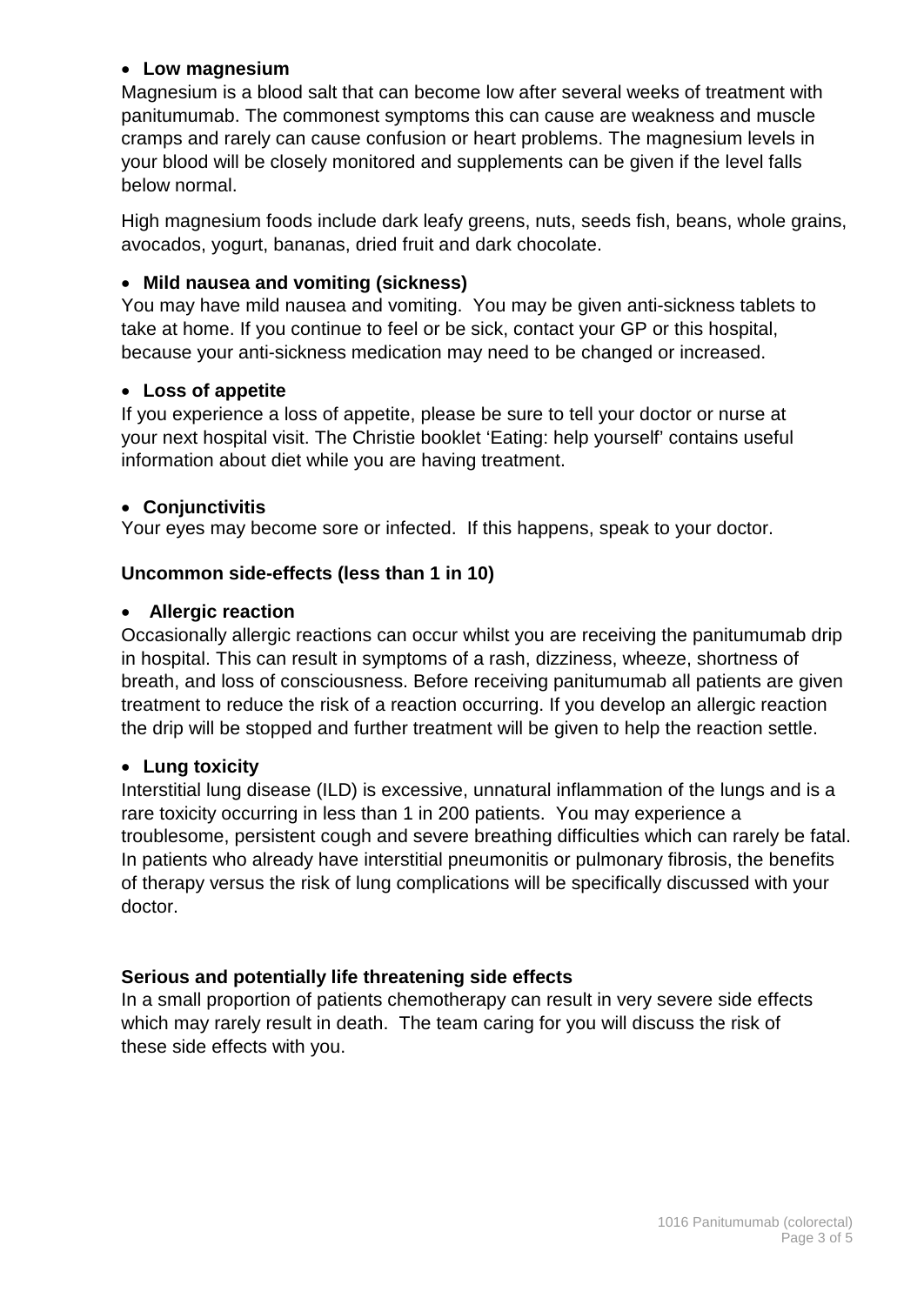# **Sex, contraception & fertility**

**Protecting your partner and contraception:** We recommend that you or your partner use a condom during sexual intercourse while you are having the course of chemotherapy. Chemotherapy is dangerous to unborn babies and this will also protect you and your partner from any chemotherapy drugs that may be present in semen and in the vagina. If you suspect that you may be pregnant please tell your doctor immediately.

**Fertility:** This chemotherapy may affect your ability to have children. Your doctor or nurse should have discussed this with you. If not, please ask them before you start treatment.

## **Late side effects**

Some side effects may become evident only after a number of years. In reaching any decision with you about treatment, the potential benefit you receive from treatment will be weighed against the risks of serious long term side effects to the heart, lungs, kidneys and bone marrow. With some drugs there is also a small but definite risk of developing another cancer. If any of these problems specifically applies to you, the doctor will discuss these with you and note this on your consent form.

### **Contacts**

If you have any general questions or concerns about your treatment, please ring the area where you are having treatment:

| <b>Administration enquiries</b> | 0161 918 7606/7610 |
|---------------------------------|--------------------|
| Obsessate avaint in the at-     | AACA AAQ 7474      |

• Chemotherapy nurse: **0161 918 7171** • Clinical trials unit **0161 918 7663**

For advice ring The Christie Hotline on **0161 446 3658** (24 hours)

Your consultant is: .....................................................................

Your hospital number is: ...........................................................

Your key worker is: ....................................................................